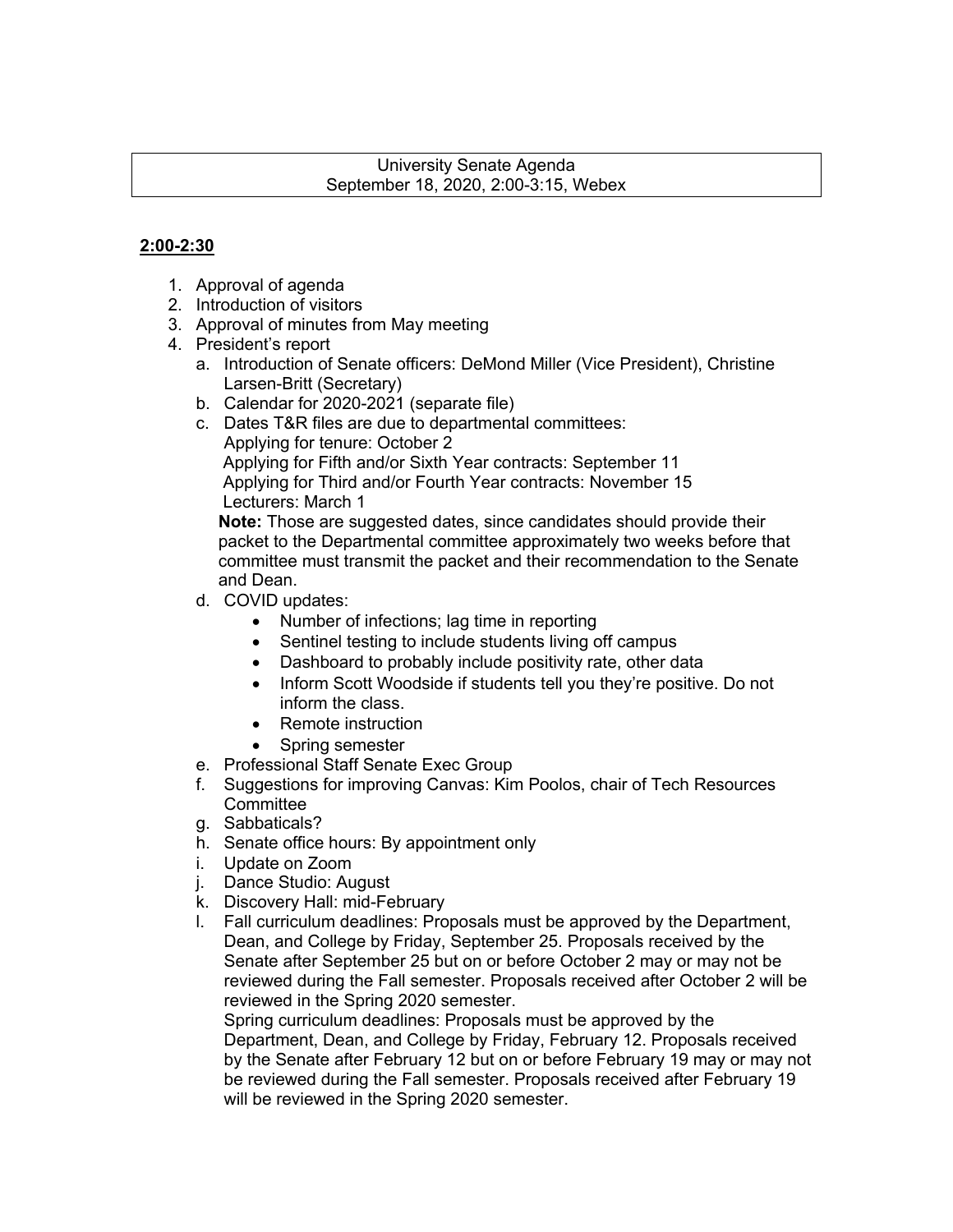## **Note: All submissions will be through the OnBase workflow software.**

### **2:30-3:10**

- 5. Update on Budget (Chris Simons)
- 6. Internship legal documents (separate files)
- 7. Graduate concentrations (separate file)
- 8. Ratification of Senate Committees (separate file)

# **3:10-3:15**

- 9. New business
- 10. Adjournment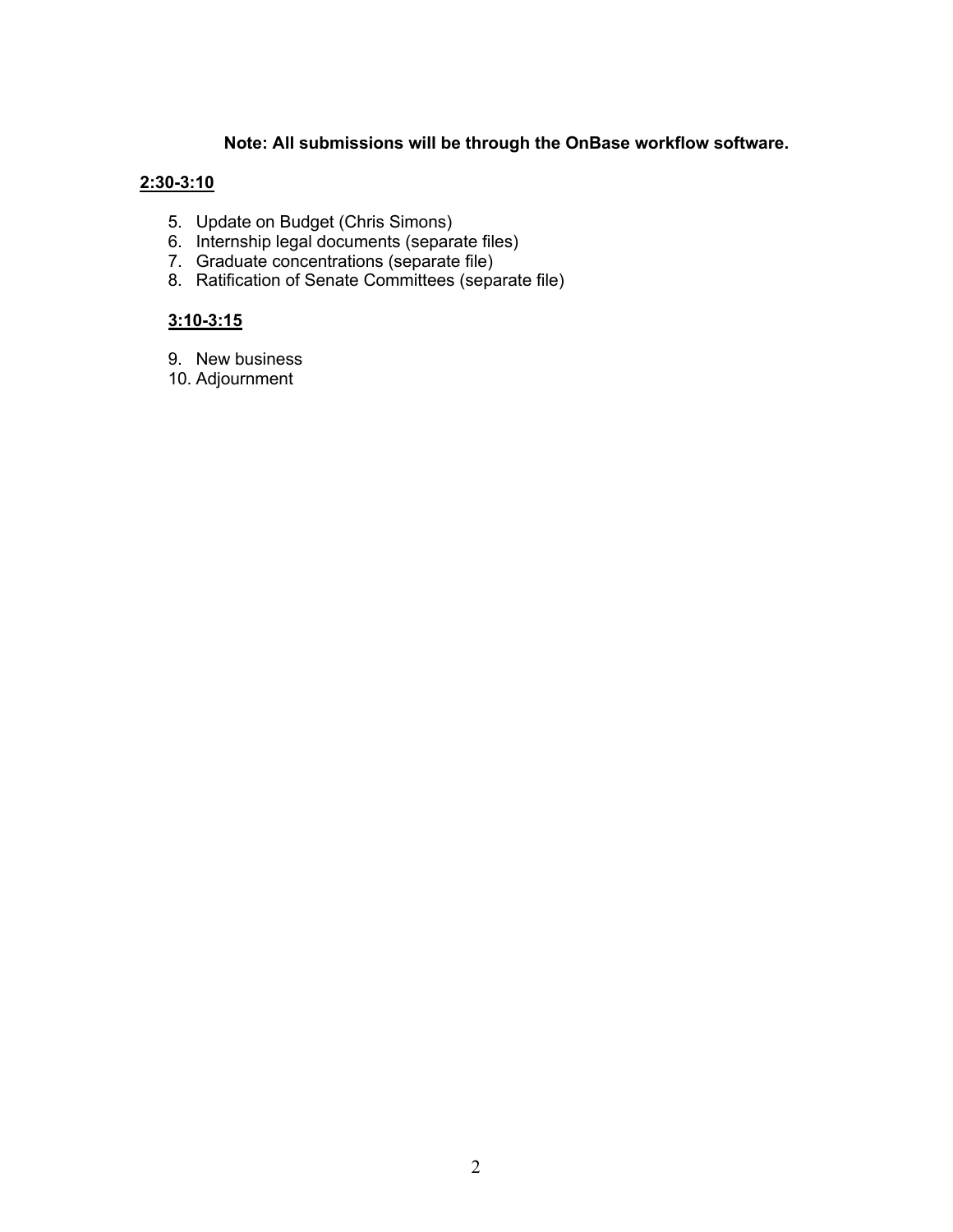## **Resolution to Recommend the adoption of Diversity & Inclusion Councils across all Disciplines and Departments at Rowan University**

**Whereas**; in 2016, the University Board of Trustees adopted a university-wide Statement on Diversity with the purpose to emphasize the University's commitment for engaging the community in activities, practices, and discussions that promotes inclusion, intellectual and individual growth, and goal setting to uphold the institutions statement of principles.

**Whereas**; the university has introduced the Creation of the Division of Diversity, Equity and Inclusion to cultivate the envisioned outcomes in creating advocacy for all members of the Rowan community in the advancement of social, economic and educational equity.

**Whereas**; during the Third Annual Diversity Summit 2018, members of the Rowan University community verbally expressed documented concerns for the lack of communication and isolated diversity efforts among university departments regarding diversity and inclusion efforts at the institution.

**Whereas;** concerted Diversity and Inclusion practices in the workplace creates work environments where employees can share their ideas, take risks without fear and ultimately, encourages everyone to actively break down barriers, or de-silo, within an organization. Collaborating and engaging through initiatives that includes multiple voices and ideas strengthens team bonds.

**Whereas;** our-year college degrees are increasingly valuable in the workplace, while the graduation gap reports have illuminated the inequities in the institution's performance, Diversity and Inclusive practices in each college could interrogate existing practices and develop strategies that will elevate the performance of their students.

**Be it Resolved**; the Senate Diversity Committee recommends the adoption of Diversity and Inclusion Councils in all units across the university and academic departments at Rowan University, be formulated to identify specific needs, opportunities, deficiencies, and long-term and short-term goals to meet the institutions diversity and inclusion mission and principles.

### **Rationale**

Diversity & Inclusion Councils (DIC) across the university provides all members of the community to share in being responsible for and advancing the institutional, college, departmental, and personnel diversity and inclusion goals. Moreover, at the departmental level the needs or criteria for meeting diversity goals may be very different in context and need. The desire to include or infuse a diversified offering for authors in the English department may be a priority, whereas recruiting more women into the sciences may be the focus in that area. Diversity and inclusiveness have varied definitions or lenses for both individuals, collective bodies, or